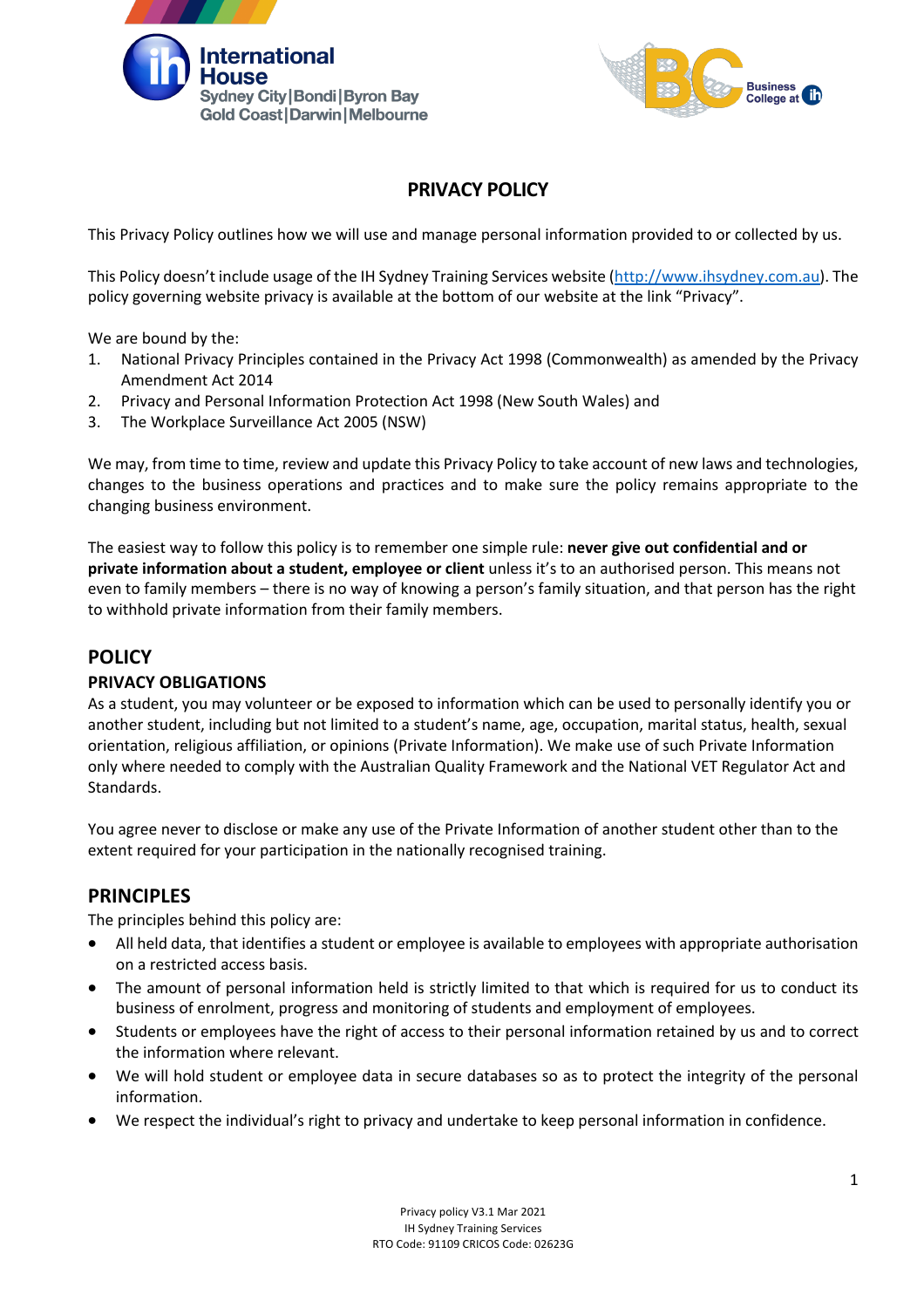



## **WHAT KIND OF PERSONAL INFORMATION DO WE COLLECT AND HOW IS THE INFORMATION COLLECTED**

- The type of information we collect and retain, includes but is not limited to, personal information, including sensitive information, about:
	- Students and their parents and/or guardians ('parents') before, during and after the student's enrolment in a program.
	- o Job applicants, employees, industry partners, clients and volunteers.
	- o Other people who come into contact with our business.
- We will generally collect personal information held about an individual by way of forms filled out by students and employees, face-to-face meetings, interviews, and telephone calls.
- In some circumstances we may be provided with personal information about an individual from a third party, for example, a report provided by a medical professional or a reference from someone.
- The National Privacy Principles do not bind us, in relation to its treatment of employees' records, where the treatment is directly related to the current or former employment relationship between us and an employee. In this scenario this Privacy Policy does not apply.

## **HOW WILL WE USE THE PERSONAL INFORMATION AN INDIVIDUAL PROVIDES?**

- For personal information about students, the primary purpose for collection is to enable the business to look after and assist in the student's development, social, spiritual and medical well-being, for day-to-day administration, to satisfy legal obligations and allow the business to discharge its duty of care
- For personal information about job applicants, employees, clients, industry partners and contractors, the primary purpose of collection is to assess and (if successful) to engage the applicant, employees, client, industry partner or contractor, as the case may be.
- The purposes for which it uses personal information of job applicants, employees, clients, industry partners and contractors include:
	- o To administer the individual's employment or contract (as the case may be)
	- o For insurance purposes
	- $\circ$  To enable us to maintain necessary employee information for entitlements including long service leave, maternity leave, WorkCover and other necessary industrial or employment purposes
	- o To satisfy legal obligations.

### **TO WHOM MIGHT WE DISCLOSE PERSONAL INFORMATION**

• We may disclose personal information (including sensitive information) held about an individual only to those with a right to know.

For example:

- o Government departments
- o People providing services to our business (including consultants)
- o Anyone to whom the individual authorises us.
- Sometimes we may ask individuals to consent to some disclosures or uses of personal information for certain purposes, either in writing or verbally. In other cases, consent may be implied.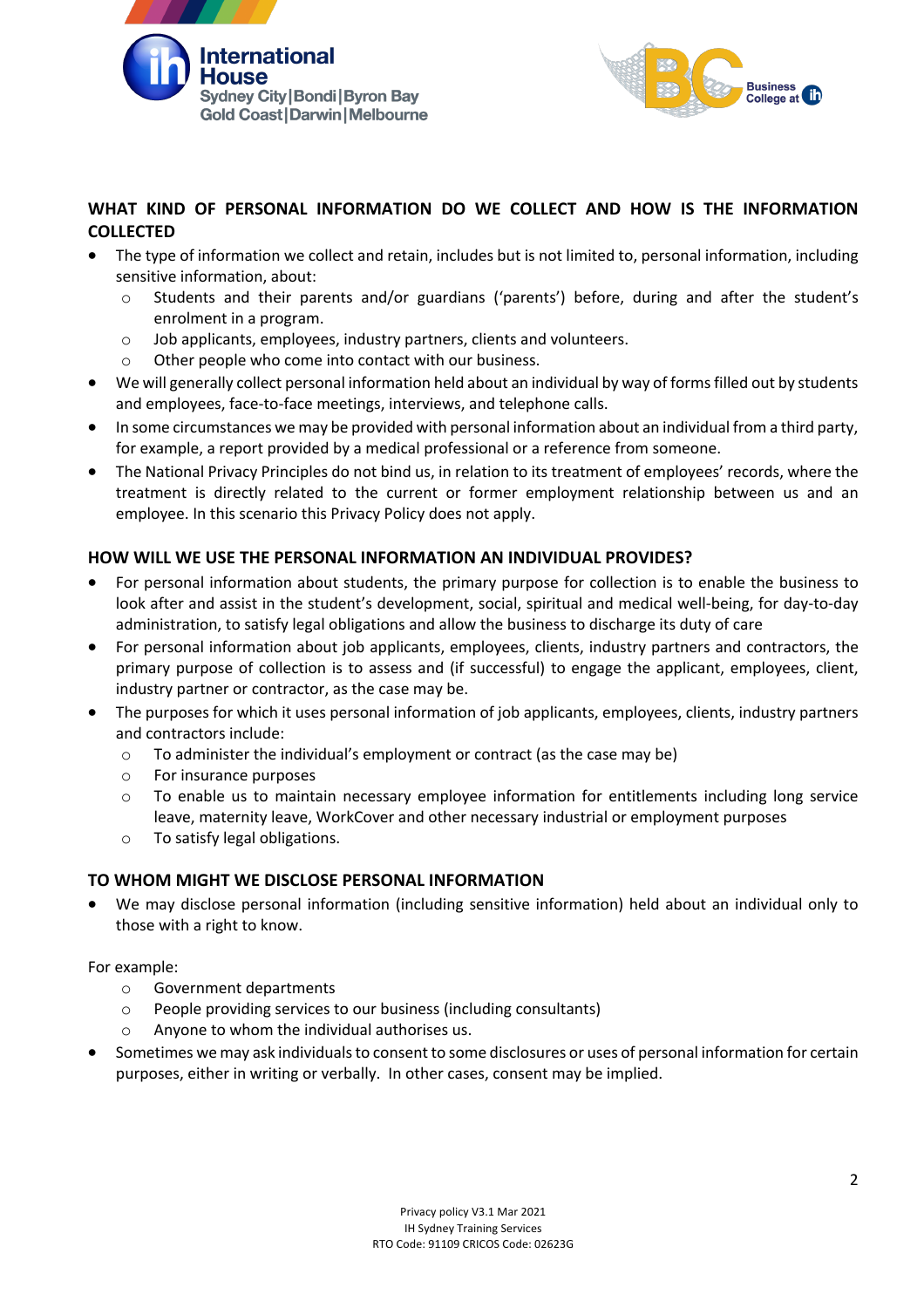



## **TELEPHONE INQUIRIES**

- Where an employee receives a telephone query by a person claiming to be a student or employee, concerning information held by us about a particular student or employee, the employee shall use appropriate means to verify the identity of the person (for example, by confirming the student or employees date of birth).
- Where an employee receives a telephone query from an external organisation concerning information held about a particular student or employee, the employee shall use appropriate means to verify that the caller is employed by that external organisation and that either:
	- o The student or employee has authorised the release of the data to the organisation, or
	- o There is a requirement in law to provide the information requested.

### **REQUESTS FOR CONTACT ADDRESSES FOR OTHER PURPOSES**

- Where a request is received for a student or employee contact address, employees shall refuse to divulge the information, but may at their discretion arrange for the forwarding of such a request to the student or employee.
- Where a third party needs to contact a student or employee for an emergency purpose, the matter will be referred to the director, or their designate, for a decision.
- We facilitate access to employees through the appropriate medium (e.g. E-mail, letters, etc.) on behalf of third parties as appropriate.

#### **HOW SENSITIVE INFORMATION WILL BE TREATED?**

- 'Sensitive information' means information relating to a person's racial or ethnic origin, political opinions, religion, trade unions or other professional or trade association membership, sexual preferences or criminal record, that is also personal information and health information about an individual.
- Sensitive information will be used and disclosed only for the purpose for which it was provided or a directly related secondary purpose, unless the individual agrees otherwise, or the use or disclosure of the sensitive information is allowed by law.

### **MANAGEMENT AND SECURITY OF PERSONAL INFORMATION**

- We are required to respect the confidentiality of student's personal information and the privacy of individuals.
- We have in place steps to protect the personal information held from misuse, loss, unauthorised access, modification, or disclosure by use of various methods including locked storage of paper records and passworded access rights to computerised records.

#### **UPDATING PERSONAL INFORMATION**

We undertake all endeavours to ensure that the personal information it holds is accurate, complete, and up to date. A person may seek to update their personal information held by contacting the Director, or their designate, at any time. The National Privacy Principles require us not to store personal information longer than necessary

### **INDIVIDUALS HAVE THE RIGHT TO CHECK WHAT PERSONAL INFORMATION WE HOLD ABOUT THEM**

• Under the Privacy Act 1998, individuals may seek access to any personal information that we hold about them and to advice of any perceived inaccuracy.